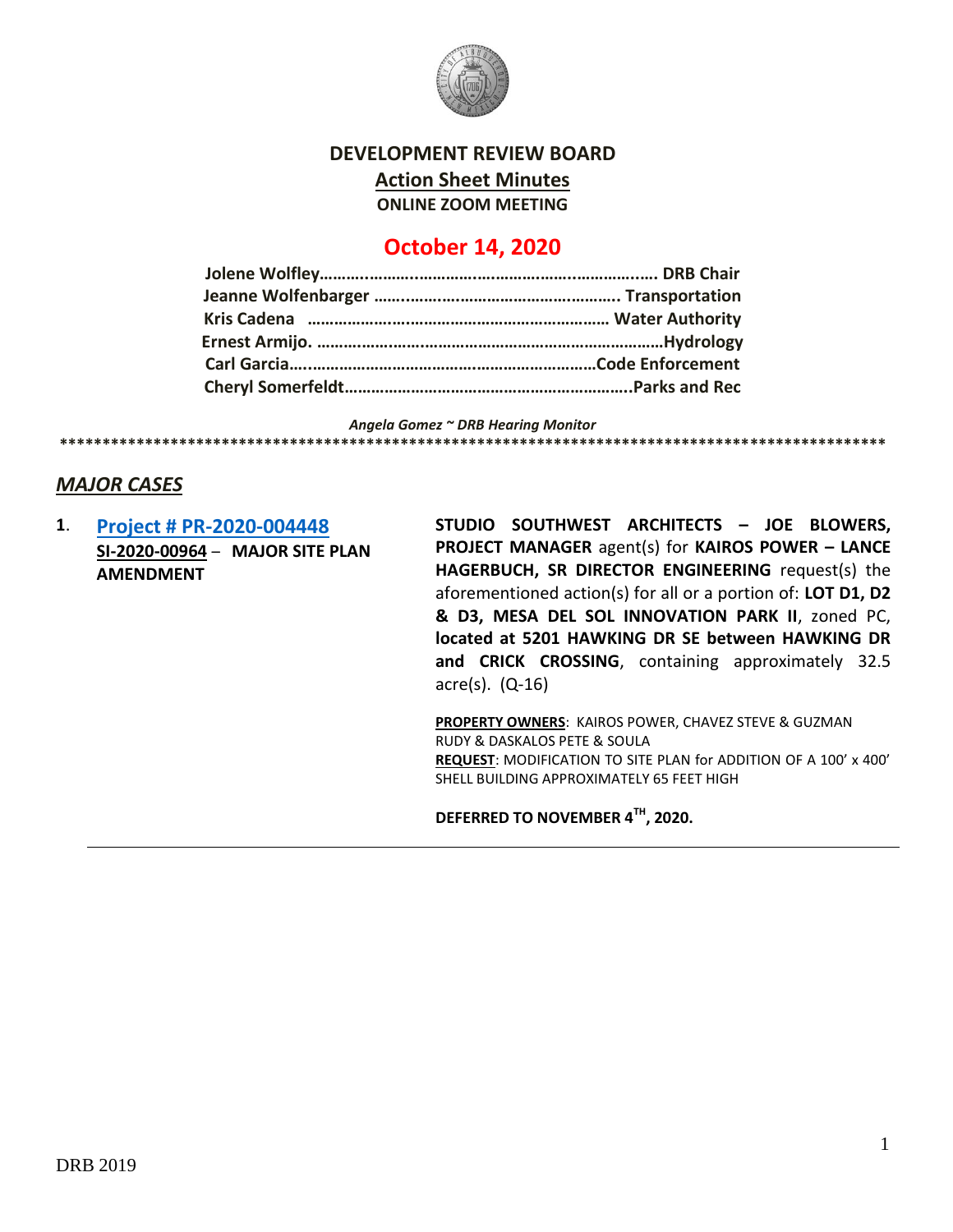| 2. | <b>Project # PR-2020-003259</b><br>SI-2020-00016 - SITE PLAN                                                                     | JEREMY SHELTON for DEKKER, PERICH, SABATINI agent(s)<br>for PRESBYTERIAN HEALTHCARE SERVICES request(s) the<br>aforementioned action(s) for all or a portion of: TRACT 1-A-<br>1-A PLAT OF TRACTS 1-A-1-A & 1-A-1-B HONEYWELL SITE,<br>zoned NR-LM, located at 9201 SAN MATEO BLVD NE<br>between SAN MATEO BLVD NE and SAN DIEGO AVE NE,<br>containing approximately 59.696 acre(s). (B-17) [Deferred from<br>2/12/20, 3/4/20, 4/8/20, 4/22/20, 4/29/20, 5/6/20, 5/13/20, 8/12/20, 9/16/20]<br>PROPERTY OWNERS: HONEYWELL INTERNATIONAL INC C/O ALTUS<br><b>GROUP US</b><br><b>REQUEST: SITE PLAN DRB</b><br>** WITHDRAWN AT THE APPLICANT'S REQUEST.          |
|----|----------------------------------------------------------------------------------------------------------------------------------|----------------------------------------------------------------------------------------------------------------------------------------------------------------------------------------------------------------------------------------------------------------------------------------------------------------------------------------------------------------------------------------------------------------------------------------------------------------------------------------------------------------------------------------------------------------------------------------------------------------------------------------------------------------|
| 3. | Project #PR-2019-002277<br>(1002962)<br>SI-2019-00246 - SITE PLAN                                                                | <b>RESPEC</b> agent(s) for <b>RAINBOW PASEO, LLC</b> request(s) the<br>aforementioned action(s) for all or a portion of TRACT A<br>PLAT OF TRACTS A, B AND C CANTATA AT THE TRAILS UNIT<br>2 (BEING A REPLAT OF TRACT OS-4 THE TRAILS UNIT 2 &<br>TRACT A TAOS AT THE TRAILS UNIT 2), zoned R-ML, located<br>on OAKRIDGE ST NW between OAKRIDGE ST NW and TREE<br><b>LINE AVE NW</b> , containing approximately 3.26 $\arccos 0$ . (C-9)<br>[Deferred from 8/15/19, 10/9/19, 12/4/19, 2/5/20, 3/4/20, 4/15/20, 6/3/20,<br>8/5/20], 9/30/20<br><b>PROPERTY OWNERS: RV LOOP LLC</b><br>REQUEST: 52 UNIT TOWNHOME DEVELOPMENT<br>DEFERRED TO DECEMBER 16TH, 2020. |
| 4. | Project # PR-2020-003707<br>SD-2020-00137- PRELIMINARY/FINAL<br><b>PLAT</b><br>SI-2020-00247 - SITE PLAN<br>(Sketch Plat 7/8/20) | ARCH + PLAN LAND USE CONSULTANTS & RESPEC agent(s)<br>for SONATA TRAILS, LLC request(s) the aforementioned<br>action(s) for all or a portion of: TRACTS 1, 2 & 3, UNIT 4,<br>zoned MX-M, located at UNIVERSE BLVD NW between<br>PASEO DEL NORTE BLVD and TREELINE AVE NW,<br>containing approximately 29.9 acre(s). (C-10) [Site Plan deferred<br>from 6/3/20, 6/24/20, 7/15/20, 7/29/20, 8/26/20]<br><b>PROPERTY OWNERS: SONATA TRAILS LLC</b><br>REQUEST: APARTMENT COMPLEX DEVELOPMENT<br>DEFERRED TO OCTOBER 28TH, 2020                                                                                                                                    |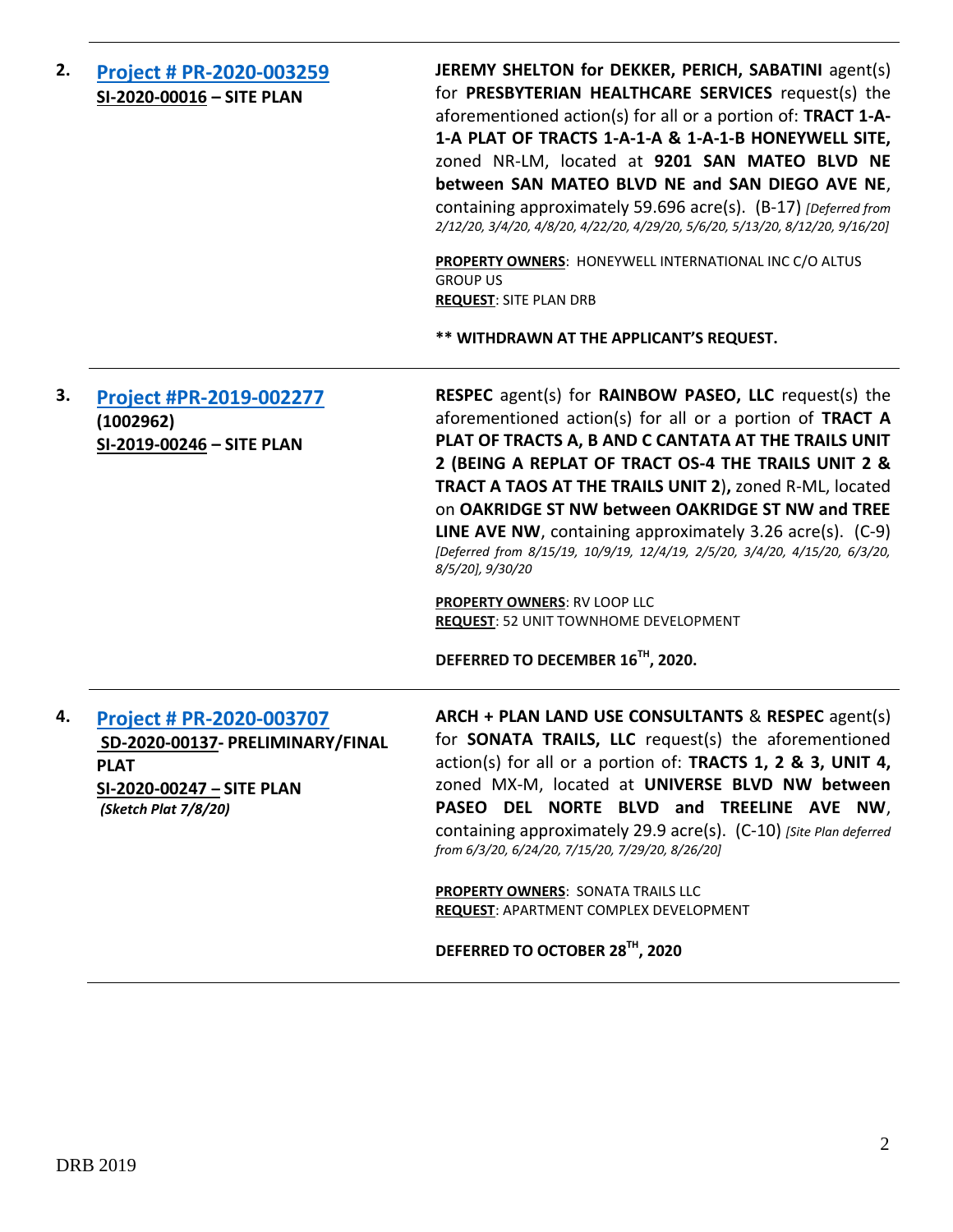### **5. [Project # PR-2019-002411](http://data.cabq.gov/government/planning/DRB/PR-2019-002411/DRB%20Submittals/PR-2019-002411_Sept_16_2020_Supplemental/Application/)**

**SD-2020-00102 – PRELIMINARY PLAT SD-2020-00103 – VACATION OF PUBLIC EASEMENT VA-2020-00154 – TEMPORARY DEFERRAL OF SIDEWALK CONSTRUCTION VA-2020-00155 -SIDEWALK WAIVER(A1) VA-2020-00157- SIDEWALK WAIVER (A2) VA-2020-00174** -**SIDEWALK WAIVER (A3) VA-2020-00179 -SIDEWALK WAIVER (A4) VA-2020-00160 -RDWAY WIDTH WAIVER (B1) VA-2020-00182 -RDWAY WIDTH WAIVER(B2) VA-2020-00183 -RDWAY WIDTH WAIVER(B3) VA-2020-00163 -RDWAY WIDTH WAIVER(B4) VA-2020-00164 -RDWAY WIDTH WAIVER(C) VA-2020-00165 -BLOCK WAIVER (D1) VA-2020-00166 -BLOCK WAIVER (D2) VA-2020-00185 – BLOCK WAIVER(D3) VA-2020-00168 – BLOCK WAIVER (D4) VA-2020-00169 – BLOCK WAIVER (D5) VA-2020-00170 – BLOCK WAIVER (D6) VA-2020-00171 – BLOCK WAIVER (D7) VA-2020-00172 – CUL DE SAC WAIVER (E)**

**ISAACSON & ARFMAN, INC**, PA agent(s) for **SUCCESS LAND HOLDINGS, LLC** request(s) the aforementioned action(s) for all or a portion of: **TRACTS A-1-A & B-1, ANDERSON HEIGHTS UNIT 4,** zoned R-1A, located at **118TH ST SW between AMOLE MESA AVE SW and COLOBEL SW**, containing approximately 82.931 acre(s). (N-08) *[Deferred from 7/8/20, 7/15/20, 8/26/20, 9/16/20]*

**PROPERTY OWNERS**: SUCCESS LAND HOLDNGS LLC C/O PRICE LAND & DEVELOPMENT GROUP INC

**REQUEST**: PRELIMINARY PLAT, VACATION OF PUBLIC EASEMENT, VARIANCE REQUESTS FOR TEMPORARY DEFERRAL OF SIDEWALK, SIDEWALK WAIVER, VARIANCE TO IDO, VARIANCE TO DPM

**DEFERRED TO OCTOBER 28th, 2020**

### *MINOR CASES*

**6. [PR-2020-004086](http://data.cabq.gov/government/planning/DRB/PR-2020-004086/DRB%20Submittals/PR-2020-004086_Oct_14_2020/Application/) SI-2020-01095 - FINAL SIGN-OFF OF EPC SITE PLAN**

**CONSENSUS PLANNING INC.** agent(s) for **TITAN PROPERTY MANAGEMENT, LLC** request(s) the aforementioned action(s) for all or a portion of: **TRACT 1, THE FOOTHILLS,**  zoned R-MH, **located at TENNYSON ST between ACADEMY RD NE and SAN ANTONIO DR NE**, containing approximately 16.0519 acre(s). (E-22)

**PROPERTY OWNERS**: AMERICUS LLC

**REQUEST**: DRB SIGN-OFF OF A SITE PLAN – EPC FOR A 281 UNIT MULTI-FAMILY RESEDENTIAL DEVELOPMENT

**DEFERRED TO OCTOBER 28TH, 2020.**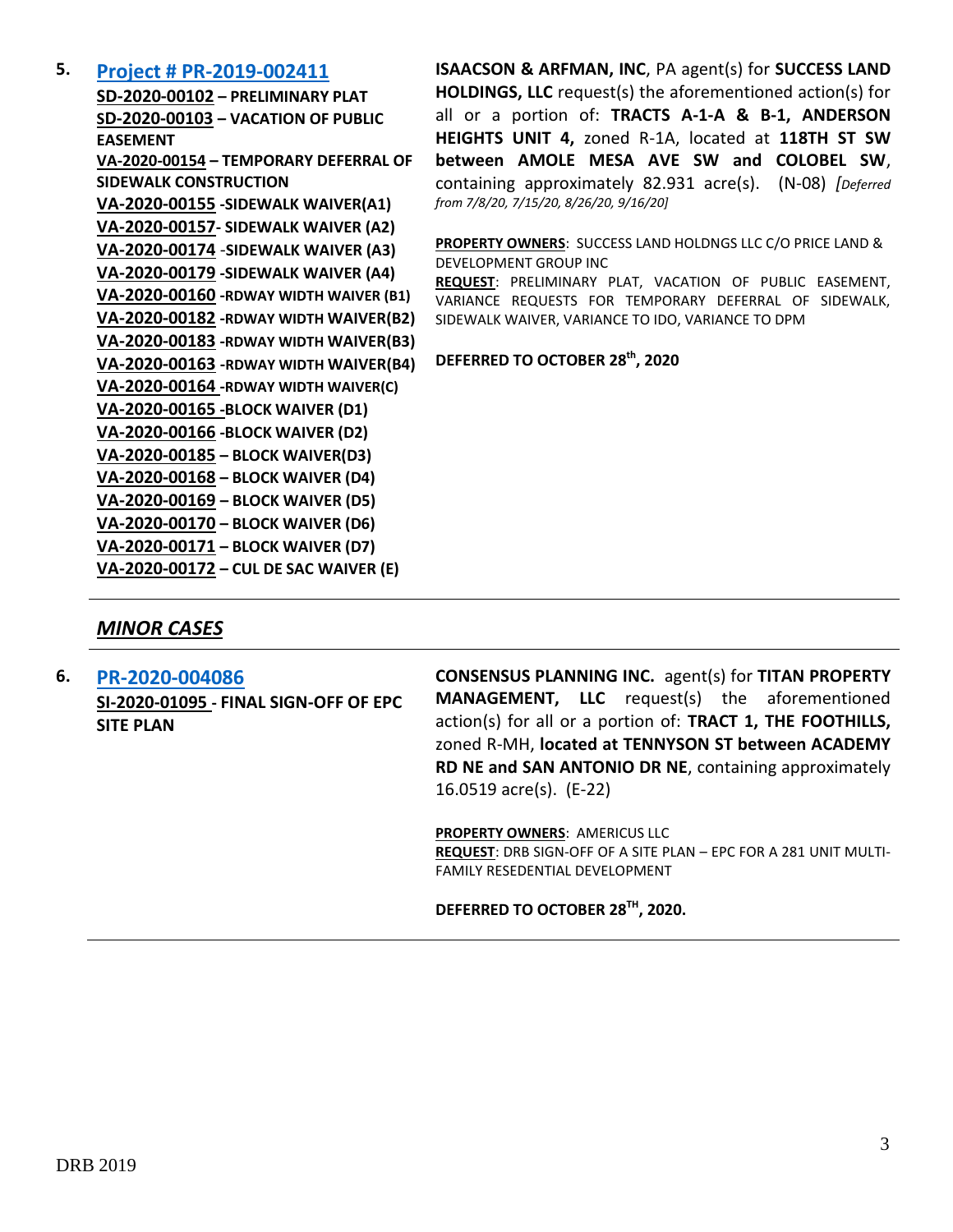| 7. | PR-2019-002015<br>VA-2020-00345- TEMPORARY DEFERRAL OF<br><b>SIDEWALK</b>    | MARK GOODWIN & ASSOCIATES, PA agent(s) for LGI<br>HOMES request(s) the aforementioned action(s) for all or a<br>portion of: TRACT A-1-A-1 & A-1-B-1, LANDS OF SALAZAR,<br>zoned R-1A, located on COLOBEL AVE between<br>MORRISSEY DR and 98 <sup>th</sup> ST, containing approximately<br>41.8263 acre(s). (N-9)                                                                                                                                                                                                                     |
|----|------------------------------------------------------------------------------|--------------------------------------------------------------------------------------------------------------------------------------------------------------------------------------------------------------------------------------------------------------------------------------------------------------------------------------------------------------------------------------------------------------------------------------------------------------------------------------------------------------------------------------|
|    |                                                                              | PROPERTY OWNERS: LGI HOMES<br>REQUEST: 2-YEAR SIDEWALK DEFERRAL EXTENSION FOR DESERT SANDS<br>UNIT <sub>1</sub>                                                                                                                                                                                                                                                                                                                                                                                                                      |
|    |                                                                              | IN THE MATTER OF THE AFOREMENTIONED APPLICATION,<br>BEING IN COMPLIANCE WITH ALL APPLICABLE REQUIREMENTS<br>OF THE DPM AND THE IDO, THE DRB HAS APPROVED A TWO<br>YEAR TEMPORARY DEFERRAL OF CONSTRUCTION<br><b>OF</b><br>SIDEWALKS ON THE INTERIOR STREETS AS SHOWN ON EXHIBIT<br>IN THE PLANNING FILE.                                                                                                                                                                                                                             |
| 8. | Project # PR-2020-004465<br>SD-2020-00163 - PRELIMINARY/FINAL<br><b>PLAT</b> | ALDRICH LAND SURVEYING agent(s) for JEANETTE L.<br>MONAHAN, TRUSTEE - MONAHAN FAMILY TRUST<br>request(s) the aforementioned action(s) for all or a portion<br>of: LOTS 15 & 16 BLOCK 14, RAYNOLDS ADDITION, zoned<br>R-ML, located at 1105 SILVER AVE SW between 11 <sup>th</sup> ST SW<br>and $12^{TH}$ ST SW, containing approximately 0.1616 acre(s).<br>$(K-13)$ [Deferred from 9/30/20]<br><b>PROPERTY OWNERS: MONAHAN FAMILY TRUST</b><br><b>REQUEST: LOT LINE ELIMINATION</b><br>DEFERRED TO OCTOBER 21 <sup>ST</sup> , 2020. |
| 9. | PR-2020-004539<br>SD-2020-00169- PRELIMINARY/FINAL<br><b>PLAT</b>            | ALDRICH LAND SURVEYING agent(s) for LAS VENTANAS<br>NM, INC. request(s) the aforementioned action(s) for all or<br>a portion of: LOTS 1, 2, 3 & 5, VILLA LOMA ESTATES zoned<br>PD, located on NORTH SIDE OF MONTGOMERY between<br>SHILOH PL NE and TRAMWAY BLVD NE, containing<br>approximately 0.2537 acre(s). (F-22)                                                                                                                                                                                                               |
|    |                                                                              | <b>PROPERTY OWNERS: LAS VENTANAS NM, LLC</b><br>REQUEST: CREATE 5 NEW LOTS FROM 5 EXISTING LOTS FOR<br>GRANTING/CREATION OF ACCESS AND MAINTENANCE EASEMENT                                                                                                                                                                                                                                                                                                                                                                          |
|    |                                                                              | DEFERRED TO OCTOBER 28TH, 2020.                                                                                                                                                                                                                                                                                                                                                                                                                                                                                                      |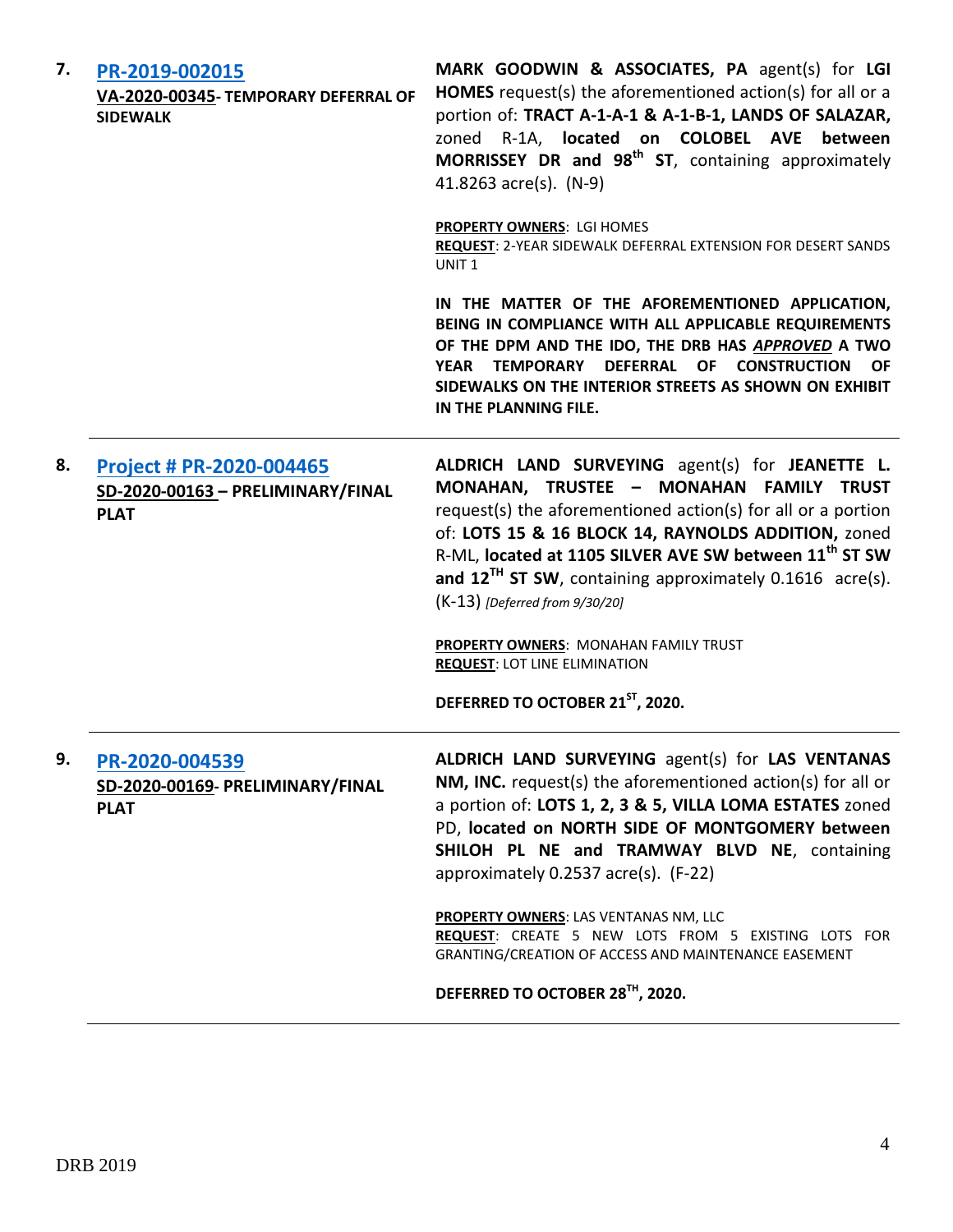#### **10. [PR-2020-004360](http://data.cabq.gov/government/planning/DRB/PR-2020-004360/DRB%20Submittals/)**

**SD-2020-00156 –PRELIMINARY/FINAL PLAT SD-2020-00154 –VACATION OF PUBLIC EASEMENT**

**COMMUNITY SCIENCES CORP.** agent(s) for **WORQUE LLC** request(s) the aforementioned action(s) for all or a portion of: **LOT 28-A,** zoned MX-L, **located at 910 CHELWOOD PARK BLVD NE between ALICE NE and LOMAS NE**, containing approximately .39 acre(s). (K-22)*[Deferred from 9/23/20, 10/7/20]*

**PROPERTY OWNERS**: WORQUE LLC **REQUEST**: VACATION OF PUE and PRELIMINARY AND FINAL PLAT

**IN THE MATTER OF THE AFOREMENTIONED APPLICATION, BEING IN COMPLIANCE WITH ALL APPLICABLE REQUIREMENTS OF THE DPM AND THE IDO, THE DRB HAS** *APPROVED* **THE VACATION OF PUBLIC EASEMENT AND THE PRELIMINARY/FINAL PLAT. FINAL SIGN OFF IS DELEGATED TO PLANNING FOR UTILITY COMPANY SIGNATURES, AMAFCA SIGNATURE AND THE AGIS DXF.**

#### **11. [PR-2019-003055](http://data.cabq.gov/government/planning/DRB/PR-2019-003055/DRB%20Submittals/PR-2019-003055_Oct_14_2020/DRB%20V-DRB%20Arch%20&%20Plan%20PR-2019-003055%20VA=2020-00346%20signed%20copy.pdf)**

**SD-2020-00162 – PRELIMINARY/FINAL PLAT** *(deferred from 9/23 & 10/7/20)* **VA-2020-00346 – DPM WAIVER** *(Sketch Plat 11/13/2019)*

**ARCH + PLAN LAND USE CONSULTANTS** agent(s) for **LEE & MARY CARMODY** request(s) the aforementioned action(s) for all or a portion of: **LOTS 8 & 9 BLOCK B,** zoned MX-L, **located at 640 BROADWAY between HAZELDINE AVE and IRON AVE**, containing approximately 0.2491 acre(s). (K-14)*[Deferred from 9/23/20, 10/7/20]*

**PROPERTY OWNERS**: LEE & MARY CARMODY **REQUEST**: LOT CONSOLIDATION – 2 LOTS INTO 1 LOT

**DEFERRED TO OCTOBER 21ST, 2020.**

### **12. [PR-2020-003626](http://data.cabq.gov/government/planning/DRB/PR-2020-003626/DRB%20Submittals/PR-2020-003626_July_15_2020/Application/PR%202020-003626%20PRELIM%20FINAL%20PLAT.pdf) SD-2020-00130 – PRELIMINARY/FINAL PLAT** *(Sketch Plat 4/22/20)*

**ARCH + PLAN LAND USE CONSULTANTS** agent(s) for **JULIAN & SUSANA CULL** request(s) the aforementioned action(s) for all or a portion of: **7A & 7B, VAN CLEAVE ACRES** zoned R-A, located at **1540 VAN CLEAVE NW between SAN ISIDRO ST and GRIEGOS LATERAL**, containing approximately 0.8233 acre(s). (G-13) *[Deferred from 7/15/20, 7/29/20, 8/12/20, 9/2/20, 9/30/20]*

**PROPERTY OWNERS**: JULIAN & SUSANA CULL **REQUEST**: LOT LINE ADJUSTMENT BETWEEN 2 EXISTING LOTS

**DEFERRED TO OCTOBER 28TH, 2020.**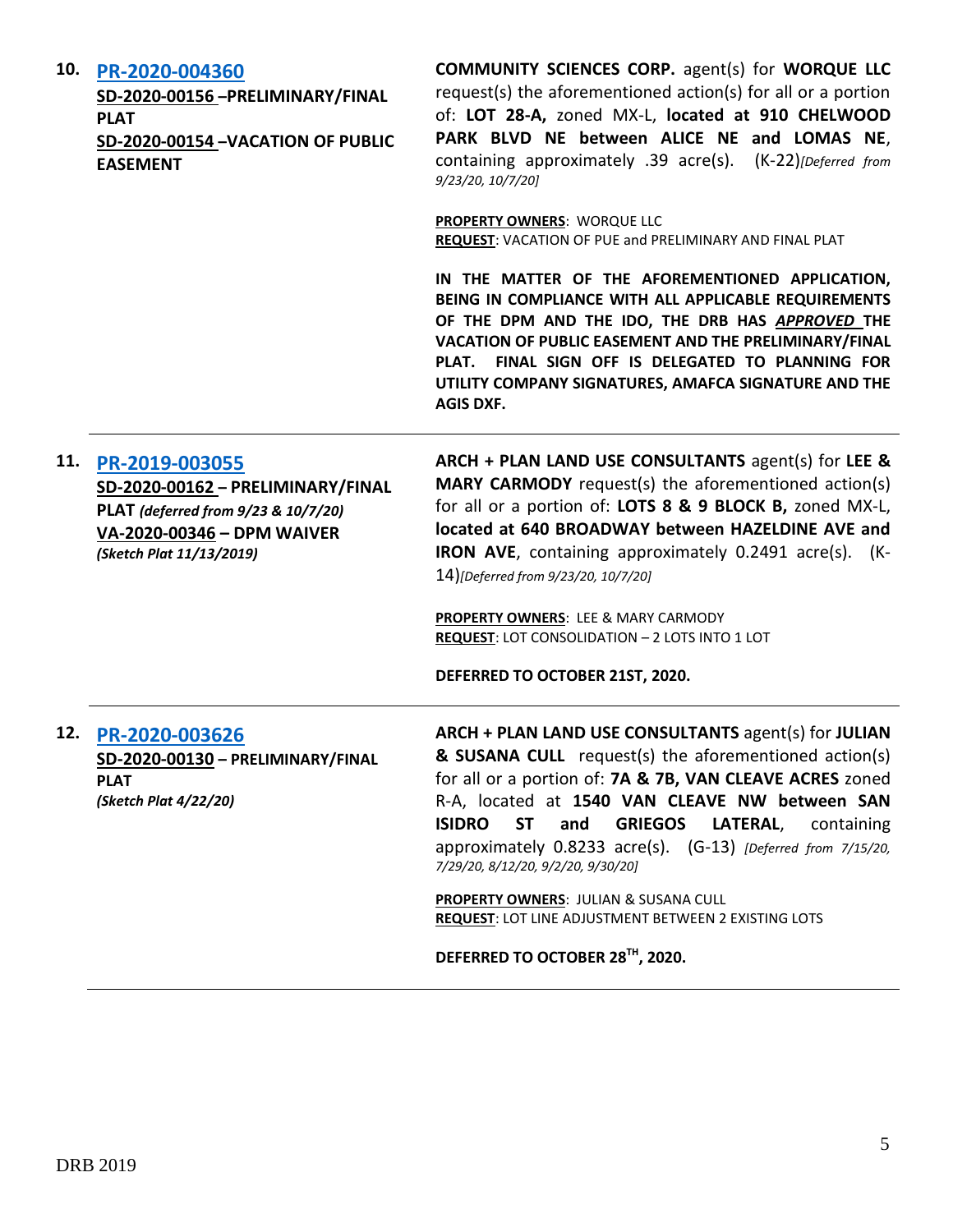#### **13. [Project # PR-2019-002607](http://data.cabq.gov/government/planning/DRB/PR-2019-002607/DRB%20Submittals/)**

**SD-2020-00026 - PRELIMINARY/FINAL PLAT SD-2020-00107 – VACATION OF PRIVATE EASEMENT** *(Sketch Plat 7/17/19)*

**ARCH+ PLAN LAND USE CONSULTANTS** agent(s) for **JOHN O. PEARSON** request(s) the aforementioned action(s) for all or a portion of: **LOT 8-B PLAT OF LOTS 8-A & 8-B UNIT 1 ALVARADO GARDENS CONT 0.8967 AC,** zoned R-A, located on **RIO GRANDE BLVD** between **ARTESANOS CT** and **CAMPBELL RD**, containing approximately 0.8967 acre(s). (G-13) *[Deferred from 1/29/20, 2/26/20, 4/8/20, 5/20/20, 7/8/20, 7/29/20, 8/26/20, 9/16/20, 9/30/20]*

**PROPERTY OWNERS**: JOHN D PEARSON **REQUEST**: CREATE 2 LOTS FROM 1 EXISTING LOT

**DEFERRED TO NOVEMBER 18th, 2020.**

## *SKETCH PLAT*

**14. [PR-2019-002738](http://data.cabq.gov/government/planning/DRB/PR-2019-002738/DRB%20Submittals/PR-2019-002738_Oct_14_2020/DRB%20SK%20Arch%20&%20Plan%20PR-2019-002738%20PS-2020-00095%20signed%20copy.pdf) PS-2020-00095 -SKETCH PLAT ARCH + PLAN LAND USE CONSULTANTS** agent(s) for **McDONALDS REAL ESTATE COMPANY** request(s) the aforementioned action(s) for all or a portion of: **LOTS A & B BLOCK 101, BEL AIR** zoned MX-M, **located at 5900 MENAUL NE between SAN PEDRO DR and CAGUA DR**, containing approximately 0.9457 acre(s). (H-18) **PROPERTY OWNERS**: McDONALDS REAL ESTATE COMPANY **REQUEST**: LOT CONSOLIDATION – 2 LOTS INTO 1 LOT **THE SKETCH PLAT WAS REVIEWED AND COMMENTS WERE PROVIDED. 15. [PR-2020-004533](http://data.cabq.gov/government/planning/DRB/PR-2020-004533/DRB%20Submittals/PR-2020-004533_Oct_14_2020/Application/DRB%20SK%20LAURIE%20WAGNER%20PR-2020-004533%20PS-2020-00092%20signed%20copy.pdf) PS-2020-00092 -SKETCH PLAT LAURIE WAGNER** request(s) the aforementioned action(s) for all or a portion of: **TRACT 136 A1B MAP 37 & 136 A2 MAP 37,** zoned MX-L, **located at 323 GRANITE AVE NE and 323 ½ GRANITE AVE NE between BROADWAY BLVD and EDITH BLVD**, containing approximately 0.12 acre(s). (J-14) **PROPERTY OWNERS**: PHILLIP BACHECHI **REQUEST**: SKETCH PLAT REVIEW AND COMMENT

> **THE SKETCH PLAT WAS REVIEWED AND COMMENTS WERE PROVIDED.**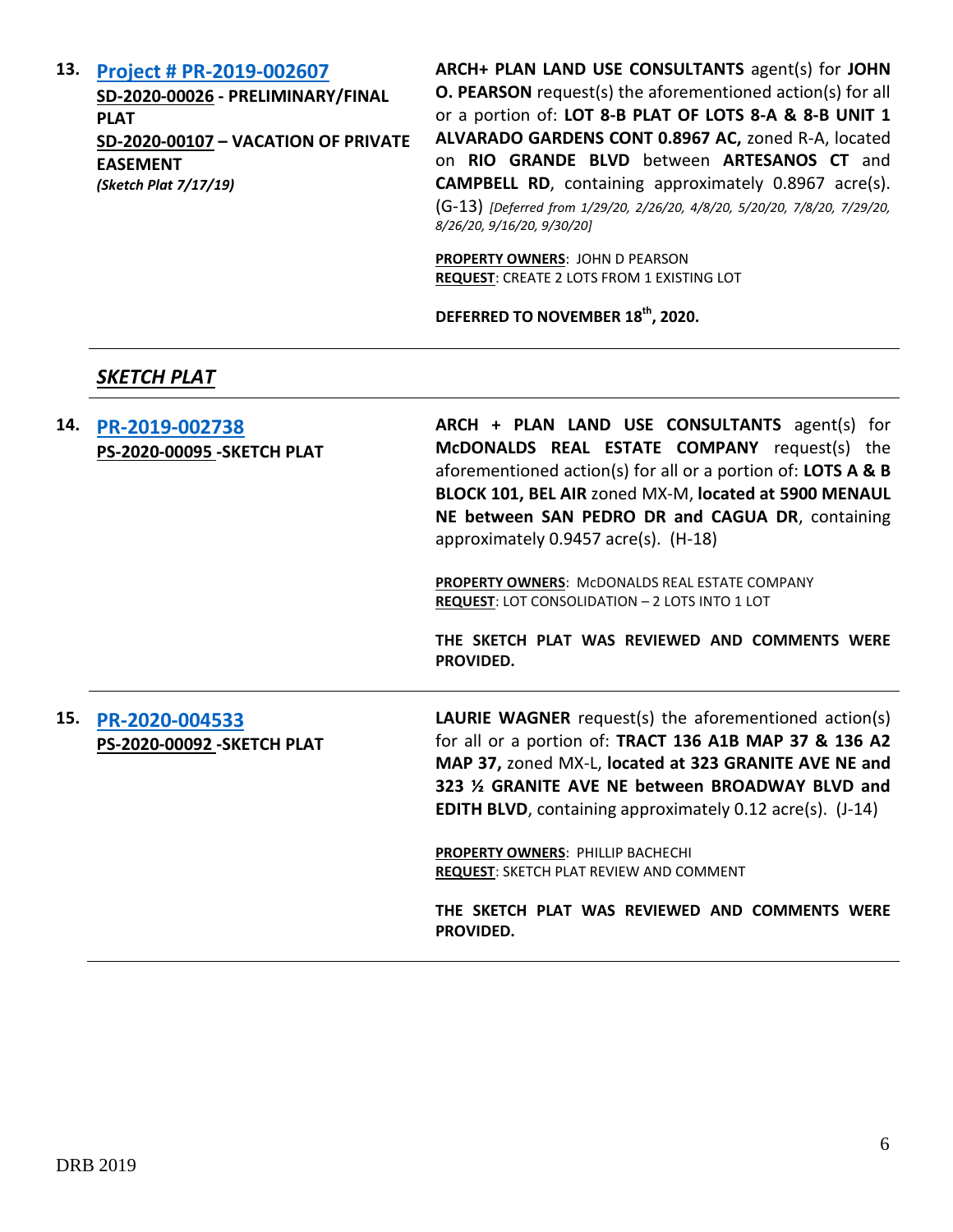| 16. | PR-2020-004024<br><b>PS-2020-00096 - SKETCH PLAT</b> | CSI - CARTESIAN SURVEYS, INC. agent(s) for DIAMOND<br>TAIL REALTY, LLC request(s) the aforementioned action(s)<br>for all or a portion of: TRACTS H-5 thru H-11, VENTANA<br>SQUARE, zoned MX-M, located at UNIVERSE BLVD NW<br>between PASEO DEL NORTE NW and PARADISE BLVD NW,<br>containing approximately 10.9332 acre(s). (B-10)<br>PROPERTY OWNERS: DIAMOND TAIL REALTY, LLC<br>REQUEST: RELOCATING THE LOT LINES TO REFLECT THE APPROVED EPC<br>SITE PLAN THAT IS NOW SUBJECT TO THE IDO AND THE DPM.<br>THE SKETCH PLAT WAS REVIEWED AND COMMENTS WERE |
|-----|------------------------------------------------------|--------------------------------------------------------------------------------------------------------------------------------------------------------------------------------------------------------------------------------------------------------------------------------------------------------------------------------------------------------------------------------------------------------------------------------------------------------------------------------------------------------------------------------------------------------------|
|     |                                                      | PROVIDED.                                                                                                                                                                                                                                                                                                                                                                                                                                                                                                                                                    |
| 17. | PR-2020-004537<br>PS-2020-00093 - SKETCH PLAT        | CSI - CARTESIAN SURVEY'S INC. agent(s) for McMULLAN &<br><b>COMPANY REAL ESTATE</b> request(s) the aforementioned<br>action(s) for all or a portion of: TRACTS B-1-A-3 and B-1-A-<br>4, zoned NR-LM, located at 8721 WASHINGTON ST<br>between ALAMEDA BLVD NE and WASHINGTON PL NE,<br>containing approximately 3.0121 acre(s). (C-17)<br>PROPERTY OWNERS: FAIR PLAZA ASSOCIATES<br><b>REQUEST: REQUEST A SKETCH PLAT REVIEW TO ADJUST THE INTERIOR</b><br>LOT LINE BETWEEN TWO LOTS.<br>THE SKETCH PLAT WAS REVIEWED AND COMMENTS WERE<br>PROVIDED.         |
| 18. | PR-2020-004538<br>PS-2020-00094 - SKETCH PLAT        | CSI - CARTESIAN SURVEYS, INC. agent(s) for YANKEE FANS<br>LLC request(s) the aforementioned action(s) for all or a<br>portion of: TRACT 1A & TRACT D, zoned NR-BP, located at<br>7301 LOS VOLCANES RD NW and GALLATIN PL NW and<br><b>COORS BLVD NW, containing approximately 26.2180</b><br>$\arccos(5)$ . $(J-10)$<br><b>PROPERTY OWNERS: YANKEE FANS LLC</b><br><b>REQUEST: INTERIOR LOT LINE ELIMINATION</b><br>THE SKETCH PLAT WAS REVIEWED AND COMMENTS WERE<br>PROVIDED.                                                                              |